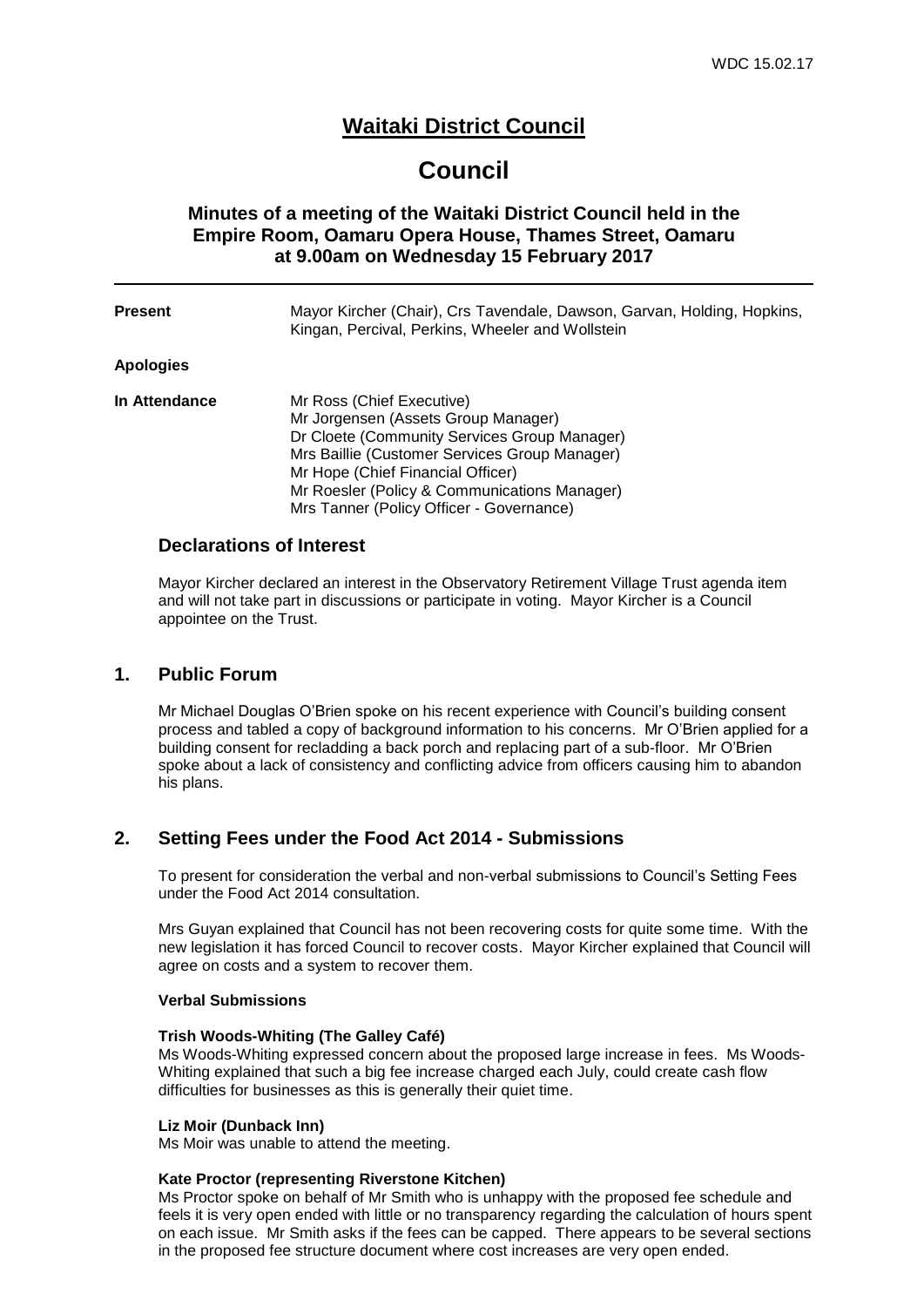All submissions (including non-verbal) will be considered by Council at their meeting on 29 March 2017.

| <b>RESOLVED</b> |                                          |
|-----------------|------------------------------------------|
| WDC17/001       | Crs Hopkins/Tavendale                    |
|                 | "That Council receives the information." |

CARRIED

### **3. Confirmation of Minutes**

| RESOLVED  |                                                                          |
|-----------|--------------------------------------------------------------------------|
| WDC17/002 | Crs Tavendale/Kingan                                                     |
|           | "That Council confirms minutes of 14 December 2016 Extraordinary Council |
|           | meeting."                                                                |

CARRIED

### **4. Mayor's Report**

Mayor's report provides comments to bring Councillors and the public up to date with a number of issues that have arisen since the last Council meeting. Some of these include:

#### **Tourism**

- There have been many visitors in town, and those in the hospitality and service industries are reporting increases, in spite of the very inconsistent weather.
- One of the less welcome weather events was the bad weather experienced late in January which left Otematata Boat Harbour campground decimated. The usually quiet Otematata Stream runs at less than 10 cumecs, but that night rose to around 500! An amazing amount of water flowed over the state highway bridge and inundated the neighbouring campsite. Thanks to the good work of a number of people, including our camp manager and the local Otematata fire brigade, no one was at risk.
- The business case for the adventure park/zipline project has been completed, and provides some excellent information which indicates the project is feasible. The next stage is to get some of the uncertainties out of the way, and make sure that investors have a more complete picture of what the risks might be.

#### **Property Sales**

 It's been as busy as ever with property sales and our team have been working hard to get some of these progressed. It is particularly notable that they have now sold all of the sections at Cirrus Place in Omarama.

#### **Harbour Street**

 Council will today be discussing the topic of a potential closure of Harbour Street to traffic, in this instance, a trial closure for weekends over the next couple of months. This is a subject which has always created very mixed reactions. This time though, I think we have the right mix of measures in place, or ready to put in place. We now have record numbers of visitors coming to the area, locals are using Harbour Street in unprecedented numbers, the back lane and Tyne Street are both set out for the trial, and we will be improving access around the area.

#### **Friendly Bay Family Day**

 Weather permitting, 26 February will be the day for the second Family Day at the harbour. This year will be even better than last, with live entertainment and more activities. We will also be holding the inaugural Fat Sally's Corporate Paddleboard Challenge, with up to 16 teams competing for some great prizes. Fingers crossed for good weather, and an excellent turnout!

RESOLVED WDC17/003 Crs Hopkins/Tavendale "That Council receives the information."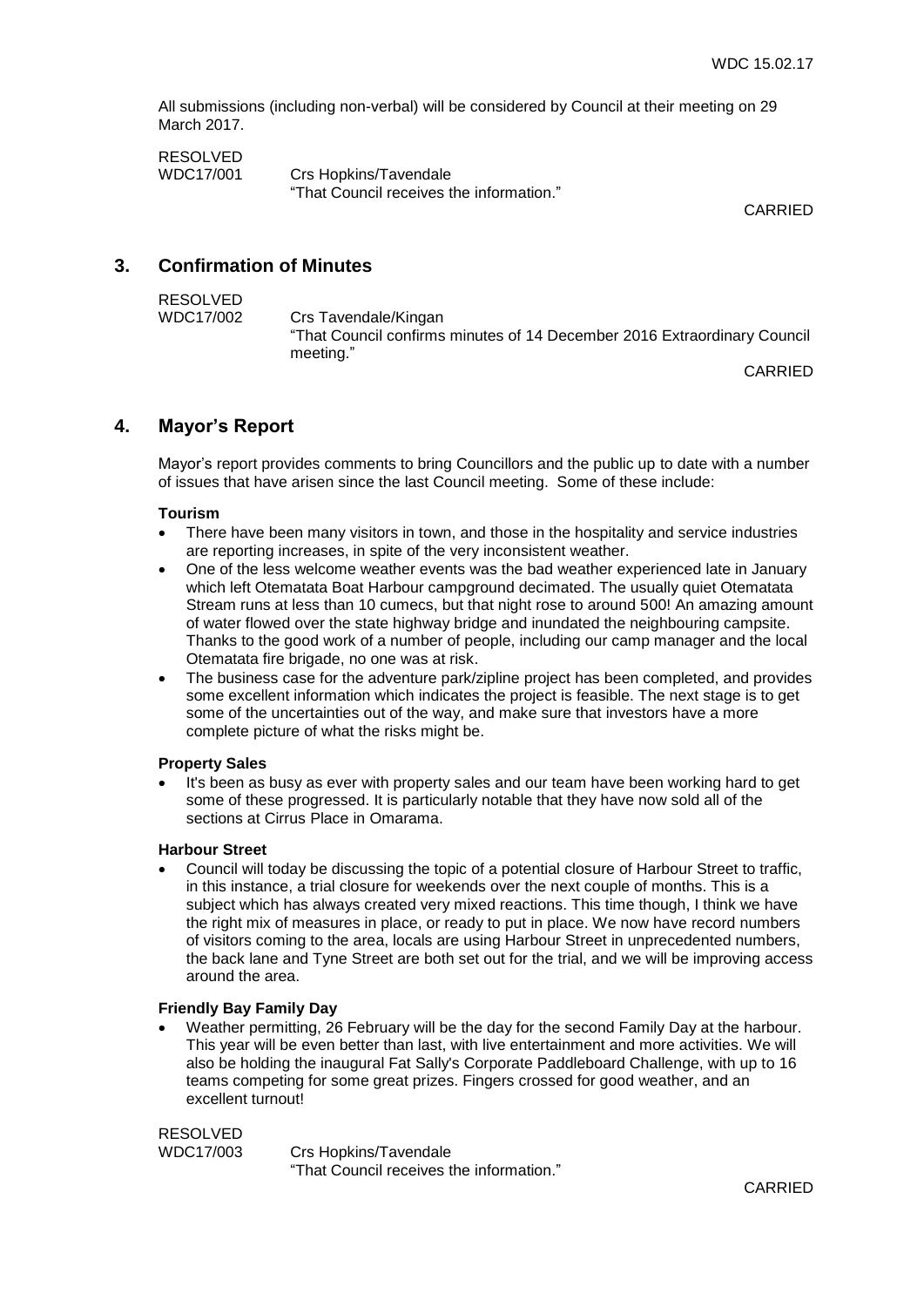### **5. 2017/18 Annual Plan Draft Operating Budgets and Proposals**

The objective of this report is for Council to agree draft operating budgets and proposals to advance the 2017/18 Annual Plan (AP). The recommendations also direct Council staff on consultation and engagement requirements.

| <b>RESOLVED</b><br>WDC17/004 | Crs Tavendale/Wollstein<br>"That Council:<br>1. Agree to Option 1 (clear existing loans for which loan servicing costs<br>are funded on a district-wise basis) as an option for smoothing rates<br>over the next two financial years for inclusion in the draft annual plan.                                                                          |
|------------------------------|-------------------------------------------------------------------------------------------------------------------------------------------------------------------------------------------------------------------------------------------------------------------------------------------------------------------------------------------------------|
|                              | CARRIED<br><b>AGAINST Cr Hopkins</b>                                                                                                                                                                                                                                                                                                                  |
|                              | Meeting adjourned at 10.19am and reconvened at 10.42am                                                                                                                                                                                                                                                                                                |
| <b>RESOLVED</b><br>WDC17/005 | Crs Hopkins/Tavendale<br>"That Council:<br>2. Agrees the proposed changes with amendments to year 3 of the 2015-<br>25 Long Term Plan as a step towards completing the 2017/18 Annual<br>Plan.<br><b>CARRIED</b>                                                                                                                                      |
| <b>RESOLVED</b><br>WDC17/006 | Crs Hopkins/Wollstein<br>"That Council:<br>Agrees that the proposed changes to year 3 of the 2015-25 Long Term<br>3.<br>Plan do not constitute a significant or material difference to year 3 of the<br>2015-25 Long Term Plan.<br><b>CARRIED</b>                                                                                                     |
| <b>RESOLVED</b><br>WDC17/007 | Crs Dawson/Tavendale<br>"That Council:<br>4. Agrees to community and stakeholder consultation and engagement as<br>part of the process of completing and deciding the Annual Plan<br>2017/18.<br>5. Directs Council staff to bring the content that will support community<br>consultation to 15 March 2017 Council meeting for approval."<br>CARRIED |

### **6. Observatory Retirement Village Stage 2 Care Facility Funding**

To determine whether Council wishes to make a contribution to Observatory Retirement Village Trust to allow an immediate start to the preliminary work required to consider developing stage 2 of the care facility and to determine if any further action will be taken in relation to the costs of extending Stoke Street.

| Trust to allow an immediate start to the preliminary work required to consider developing stage<br>2 of the care facility and to determine if any further action will be taken in relation to the costs of<br>extending Stoke Street. |                              |                                                                                                                                                                                                                                                                                                                                                                                                                                        |
|---------------------------------------------------------------------------------------------------------------------------------------------------------------------------------------------------------------------------------------|------------------------------|----------------------------------------------------------------------------------------------------------------------------------------------------------------------------------------------------------------------------------------------------------------------------------------------------------------------------------------------------------------------------------------------------------------------------------------|
|                                                                                                                                                                                                                                       | <b>RESOLVED</b><br>WDC17/008 | Crs Tavendale/Hopkins<br>"That Council:<br>1. Acknowledges the information provided by the Observatory Village<br>Trust on their desire to help address the needs for additional community<br>care beds by investigating and possibly accelerating the stage 2 of their<br>care facility but their limited capacity to respond at this point in time.<br>Approves in principal a donation of \$93,000 to the Observatory Village<br>2. |

- Trust, funded from the PT Mulligan Pensioner Housing Bequest held by Council, subject to agreement by the relevant executor.
- 3. Approves a loan to the Observatory Village Trust of up to \$157,000, interest free, to be funded from the Community Housing Reserve.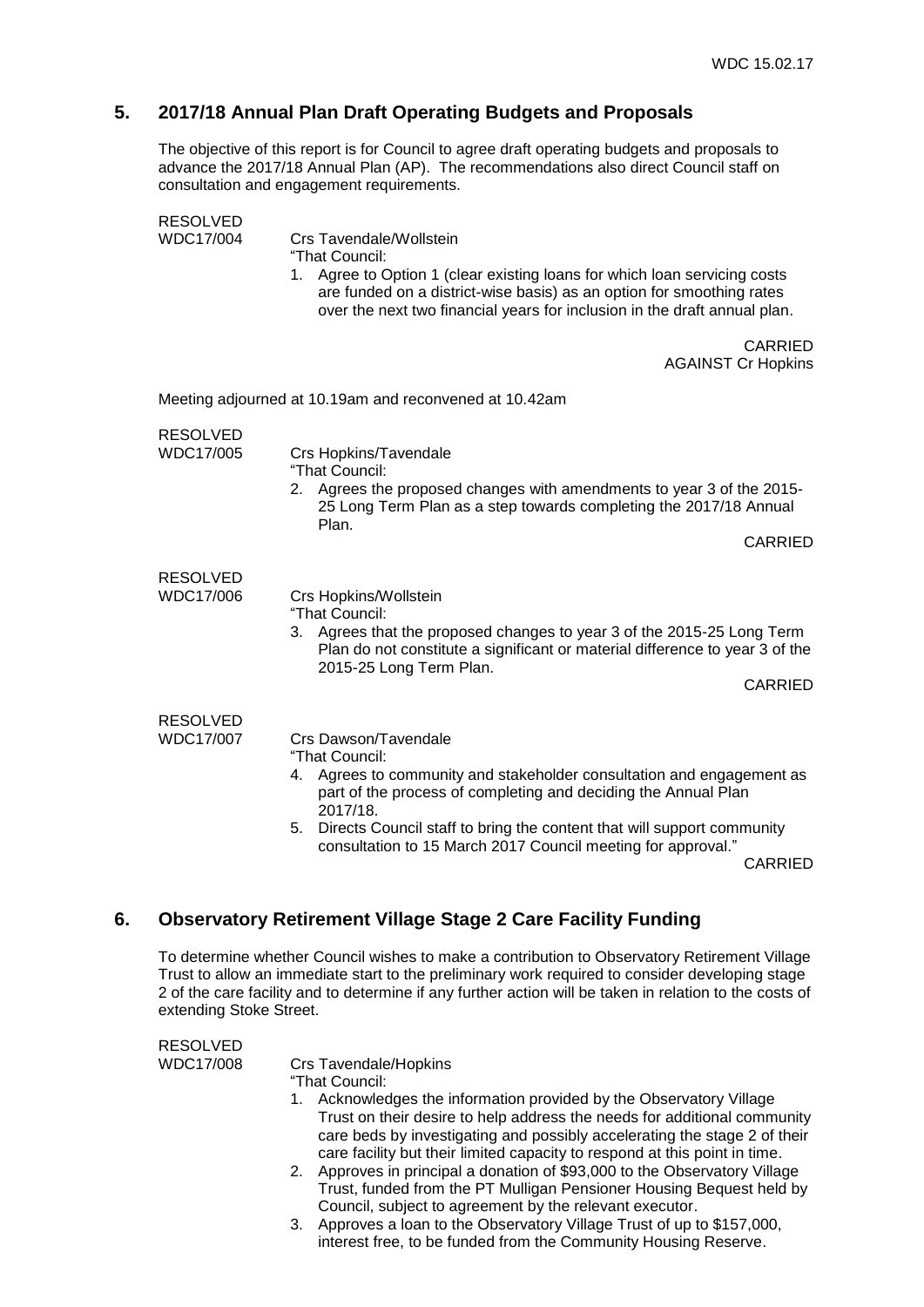|                              | 4. Acknowledges that further requests may be forthcoming, but that<br>decisions around any other funding to the Observatory Village Trust will<br>be made once the following matters have been completed:<br>the supply of supporting information, including a business case or<br>a.<br>similar confirmation of viability, and any other investigations<br>deemed to be necessary during the review period.<br>5. Enters into dialogue with other providers of community care beds to<br>determine the number and type of facilities planned for the future, and<br>where the gaps are in our community."<br><b>CARRIED</b><br>Mayor Kircher did not participate in the debate and abstained from voting |  |
|------------------------------|-----------------------------------------------------------------------------------------------------------------------------------------------------------------------------------------------------------------------------------------------------------------------------------------------------------------------------------------------------------------------------------------------------------------------------------------------------------------------------------------------------------------------------------------------------------------------------------------------------------------------------------------------------------------------------------------------------------|--|
|                              |                                                                                                                                                                                                                                                                                                                                                                                                                                                                                                                                                                                                                                                                                                           |  |
| <b>RESOLVED</b><br>WDC17/009 | Mayor Kircher/Cr Tavendale<br>"That Council:<br>1. Agree that the Executive Committee meet with rest home providers<br>within the district as soon as possible to discuss the state of the local<br>industry."                                                                                                                                                                                                                                                                                                                                                                                                                                                                                            |  |
|                              | CARRIED                                                                                                                                                                                                                                                                                                                                                                                                                                                                                                                                                                                                                                                                                                   |  |
|                              | <b>AGAINST Cr Hopkins</b>                                                                                                                                                                                                                                                                                                                                                                                                                                                                                                                                                                                                                                                                                 |  |
| <b>RESOLVED</b>              |                                                                                                                                                                                                                                                                                                                                                                                                                                                                                                                                                                                                                                                                                                           |  |
| WDC17/010                    | <b>Crs Hopkins/Perkins</b><br>"That Council:<br>2. Agree that the Executive Committee write a report to be shared with all<br>Councillors within 5 working days on the outcome of the meeting with<br>rest home providers."                                                                                                                                                                                                                                                                                                                                                                                                                                                                               |  |

CARRIED

### **7. Recommendations from Ahuriri Community Board Meetings – 12 December 2016 and 30 January 2017**

#### **12 December 2016 – Recreation Update**

Ahuriri Community Board is concerned about uncontrolled broom in the Ahuriri and Otematata Rivers that may be increasing in density and would like Council to facilitate a plan between relevant land owners and other authorities to control this.

### RESOLVED

WDC17/011 Cr Dawson/Mayor Kircher "That Council:

> 1. Investigates a joint approach with agencies in conjunction with land owners to tackle the broom/weed problem."

CARRIED

#### **30 January 2017 – Recreation Update**

#### **Otematata Tennis Courts Fence**

RESOLVED

WDC17/012 Crs Hopkins/Wheeler "That the Ahuriri Community Board's request for \$5,000 from RMA reserves fund to assist with repairs to the Otematata Tennis Courts fence, be referred to the next Community Services Committee for consideration."

CARRIED

Meeting adjourned for lunch and a workshop at 12.20pm and reconvened at 1.15pm.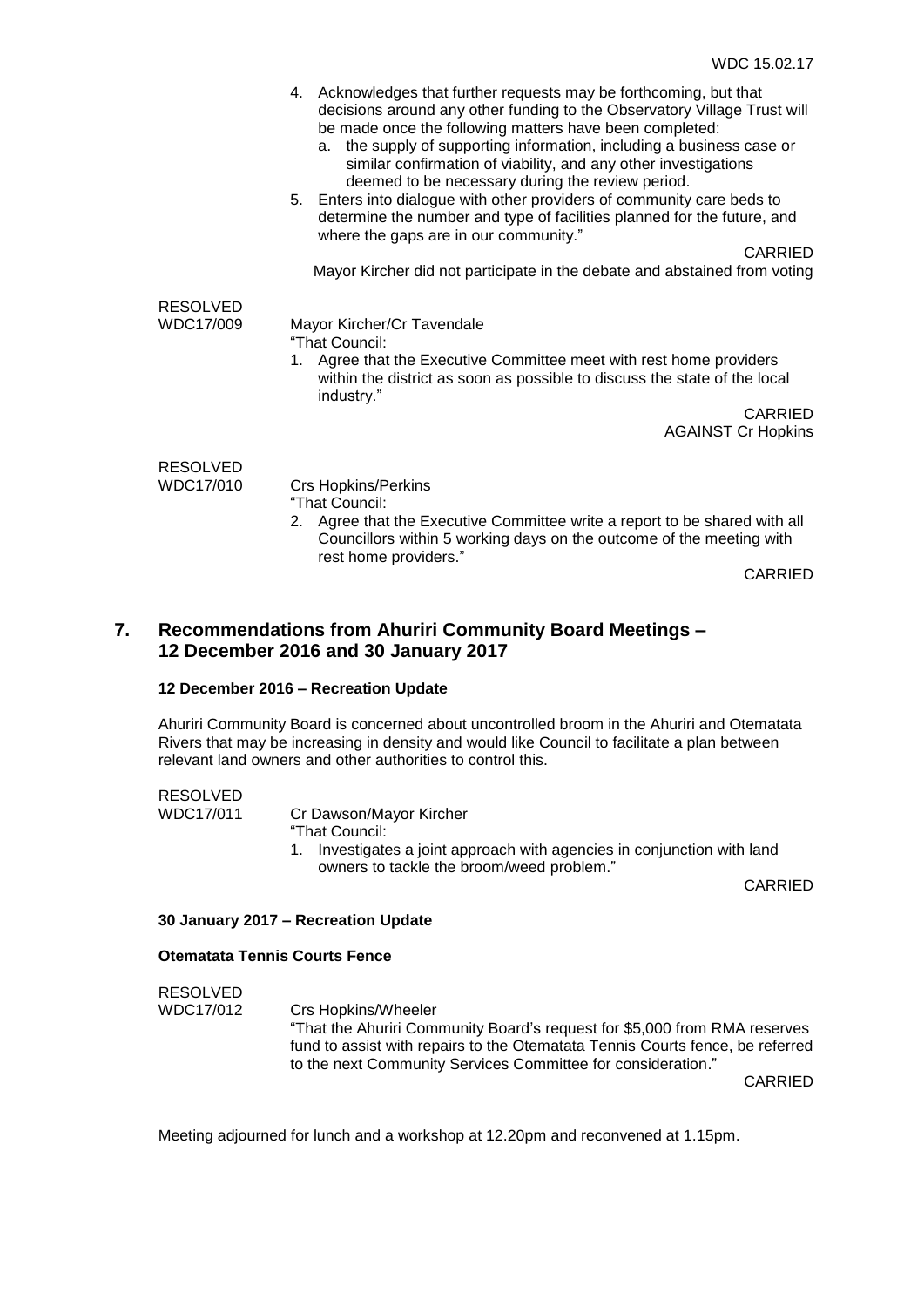### **8. Recommendation from Assets Committee Meeting – 1 February 2017**

#### **Harbour Street: Improvements and Trial Closure**

To improve the traffic and pedestrian flow around the Historic Precinct by modifying speed and parking within the general area and prohibiting vehicle access into Harbour Street between 10am and 4pm on weekends, by means of installation of retractable bollards.

RESOLVED

WDC17/013 Crs Kingan/Tavendale

"That Council:

- 1. Consider the design and installation of the new footpath and retractable bollards.
- 2. Adopt the proposal to construct a raised pedestrian crossing.
- 3. Adopt Back Lane improvements.
- 4. Adopt a trial closure of Harbour Street."

CARRIED

### **9. Regional Transportation Committee: Programme Update and Matters Arising**

It is proposed that Council reviews the key matters from the RTC Agenda document 1 December 2016. This report condenses the RTC agenda for the purposes of simplicity. Objective of this decision is to provide direction to the Regional Transportation Committee (RTC) about Waitaki District Council's aspirations for the RLTP and promote discussion for inclusion of proposals into the RLTP for 2018-21.

## RESOLVED

WDC17/014 Crs Hopkins/Percival

- "That Council:
- 1. Receives the information.
- 2. Receives the matters as noted be reviewed and direction for the combined Environment Southland and Otago Regional Council Regional Land Transport Plan (RLTP) Programme including:
	- a. Additional items for Programme;
	- b. Consideration regarding the implications for regional governance of cycle trails."

CARRIED

### **10. Waitaki District Council – Local Governance Statement 2016**

The purpose of this report is to present Council with the 2016 Local Governance Statement. The Statement sets out information regarding Council and is a requirement under the Local Government Act 2002.

### RESOLVED WDC17/015 Crs Hopkins/Wollstein "That Council adopts the Waitaki District Council Local Governance Statement 2016 as attached, with amendments."

CARRIED

### **11. Waitaki District Council – Elected Members Code of Conduct 2016**

The appended Code of Conduct was updated by Local Government New Zealand (LGNZ) in October 2016. It provides guidance on the standards of behaviour that are expected from Mayor and elected members of the Waitaki District Council.

RESOLVED WDC17/016 Cr Hopkins/Mayor Kircher "That Council adopt the attached draft Waitaki District Council – Elected Members Code of Conduct 2016 with amendments. The appended Code of Conduct was updated by Local Government New Zealand (LGNZ) in October 2016."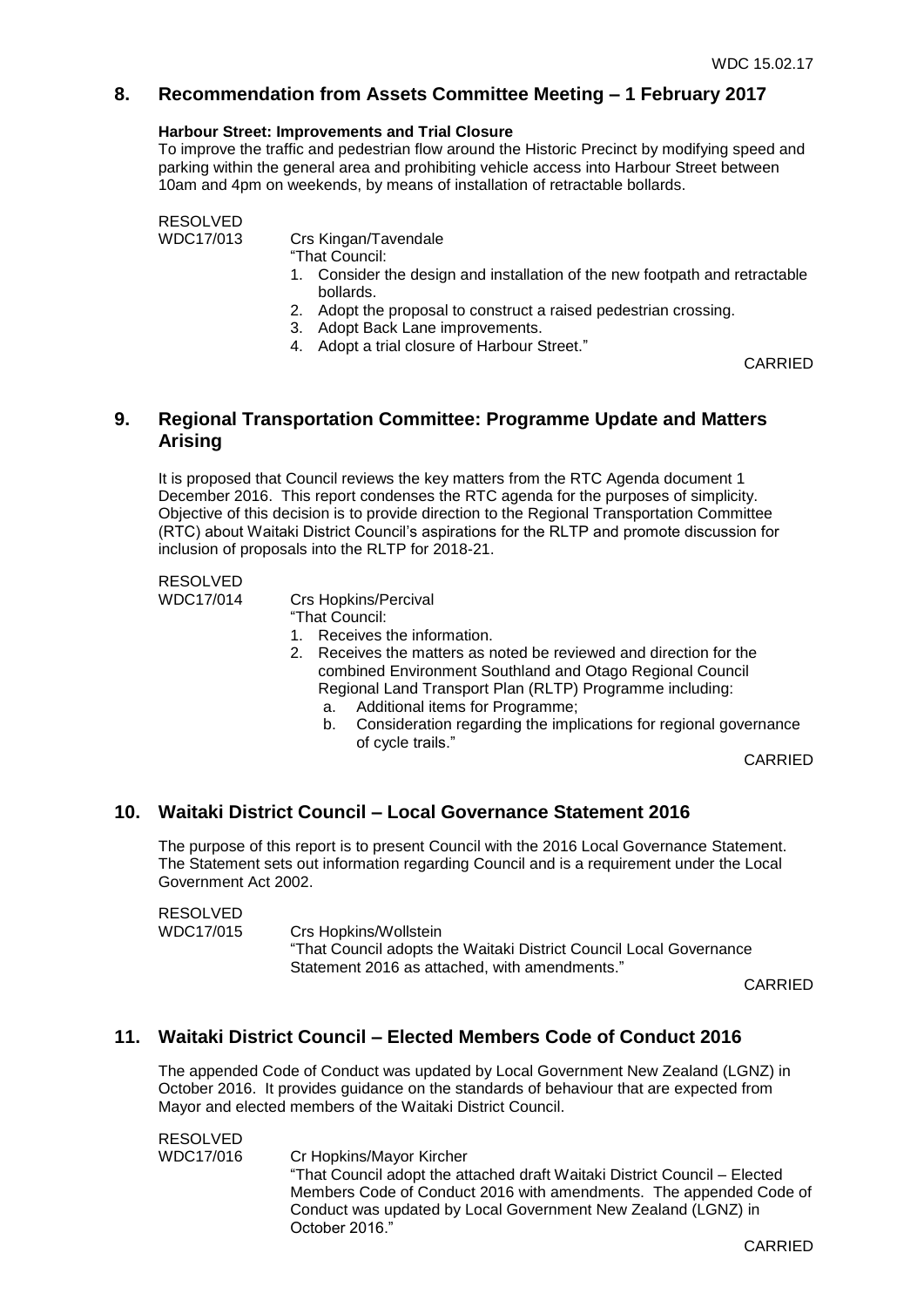### **12. Macraes Community Development Trust – Appointment of a Trustee**

To appoint a Waitaki District Council representative as a Trustee on the Macraes Community Development Trust (MCDT) as permitted under Clause 14.1(d) of the Trust Deed.

RESOLVED WDC17/017 Crs Wheeler/Wollstein "That Council appoints Mrs Kathy Dennison, Chair of the Waihemo Community Board as a Trustee on the Macraes Community Development Trust."

CARRIED

### **13. Triennial Agreements 2016-19**

The objective of this report is for Council to approve the Canterbury and Otago local authorities Triennial Agreements as required under Section 15 of the Local Government Act 2002.

RESOLVED

WDC17/018 Crs Hopkins/Dawson

"That Council:

- 1. Approves the Canterbury local authorities Triennial Agreement.
- 2. Notes the 'Charter of Purpose' for the Canterbury Mayoral Forum.
- 3. Approves the Otago local authorities Triennial Agreement.
- 4. Invites Mayor Kircher to sign the Canterbury and Otago 2017-19 Triennial Agreements on behalf of Council."

CARRIED

### **14. Otematata Boat Harbour Repairs**

To enable work to take place at the Otematata Boat Harbour to repair damage caused by 22 January 2017 flash flood event.

RESOLVED

WDC17/019 Crs Dawson/Hopkins

"That Council agrees:

1. To fund up to \$60,000 for repairs to boat ramp and channel with \$20,000 to come from the Boat Ramp Reserve, \$20,000 from Council's self-insurance fund, \$20,000 from Council's Disaster Fund and up to \$40,000 from the Lakes Camping Rate Surplus for Flood protection work."

CARRIED

### **15. Options for RSA Building**

To determine if Council wishes to continue to negotiate a commercial lease for the RSA with an interested party or investigate other options for use of the RSA building. As well as update the community in a public meeting on what the direction Council is considering for future use of the RSA building.

RESOLVED

WDC17/020 Crs Garvan/Tavendale

"That Council agree:

- 1. The RSA building is redeveloped, including the addition of a new wing for a total budget of \$4m and on condition that:
	- a. A commercial lease for a minimum of 10 years is negotiated and signed with an interested party prior to upgrading works.
	- b. That funding is sourced from endowment and/or reserve funds.
	- c. The funds used provide an equal or better return that they do in their current investment.
	- d. The return on investment be expected to improve over time.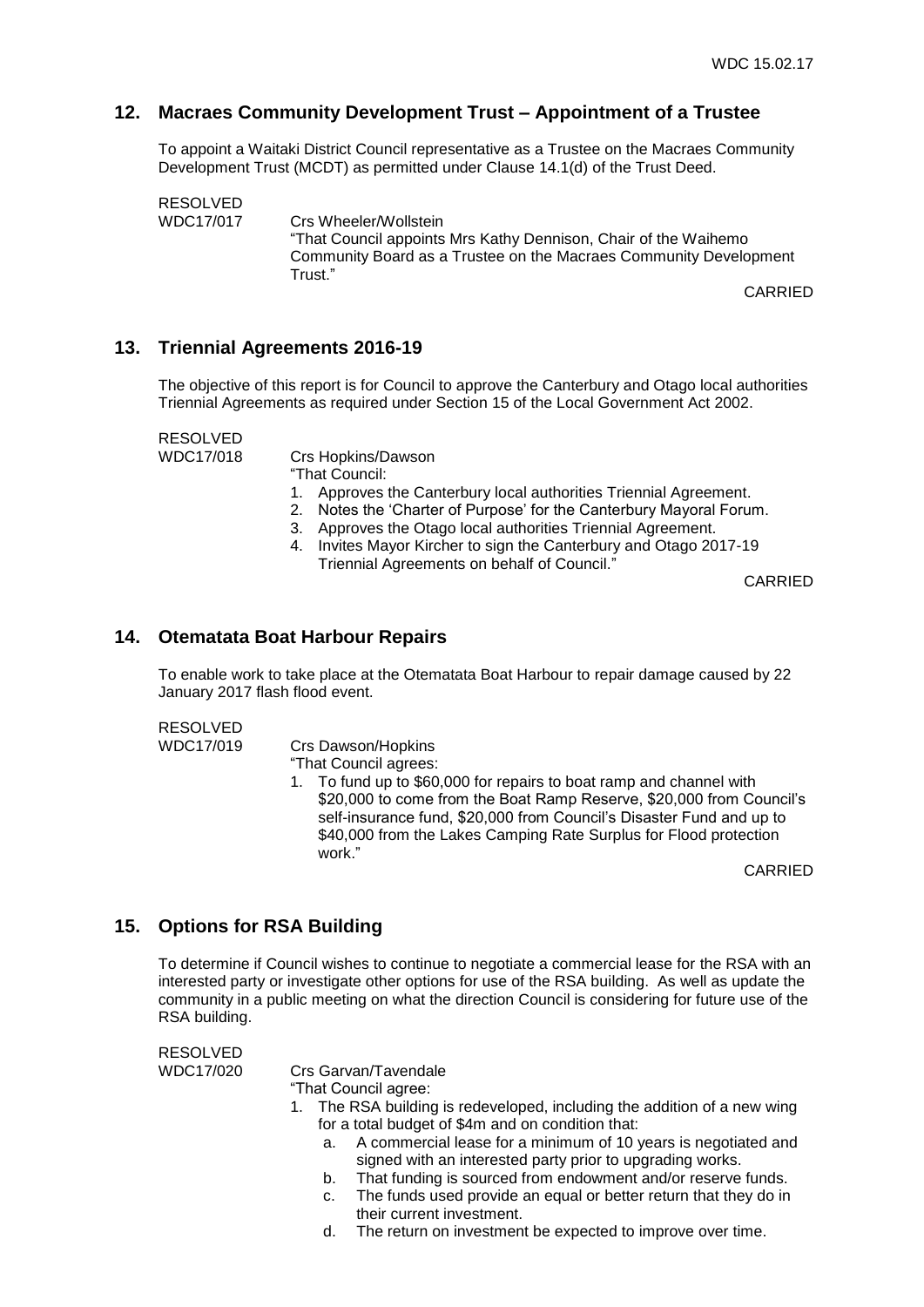- e. Details of the lease be discussed in public excluded, due to commercial sensitivities.
- 2. A press release is issued advising the public of the decisions made, once any lease is negotiated and signed."

CARRIED

AGAINST Crs Wheeler/Hopkins & Percival

AMENDMENT Crs Perkins/Wheeler

"That Council agree:

- 1. The RSA building is redeveloped, including the addition of a new wing for a total budget of \$4m and on condition that:
	- c. The funds used provide a return that adequately reflects the risks inherent in investing in developing a commercial property."

LOST

AMENDMENT Crs Perkins/Wheeler

- "That Council agree:
	- 1. The RSA building is redeveloped, including the addition of a new wing for a total budget of \$4m and on condition that:
		- d. The lease includes provision for annual Consumer Price Index increases in rent, and a hard ratchet clause to prevent the rent falling when a market level review takes place."

LOST

Meeting adjourned at 3.18pm and reconvened at 3.30pm.

Agenda item: 'Adoption of Standing Orders 2016-2019' deferred to 29 March Council meeting.

## RESOLVED

WDC17/021 Crs Hopkins/Dawson

"That the public be excluded from the following part of the proceedings of this meeting, namely:

- Itchen Street Lease
- 12 Ranfurly Street, Kurow
- Recommendation from Assets Committee meeting 1 February 2017
- Landfill Closure Charges
- Oamaru Whitestone Civic Trust Trustee Appointments
- Appointment to Community House Trust
- Urgent item CEO Recruitment."

#### CARRIED

"The general subject of each matter to be considered while the public is excluded; the reasons for passing this resolution in relation to each matter, and the specific grounds under Section 48(1) of the Local Government Official Information and Meetings Act 1987 for the passing of this resolution are as follows:

| General subject of each matter               | Reason for passing this resolution in relation to each               |
|----------------------------------------------|----------------------------------------------------------------------|
| to be considered                             | matter - Section 48(1)                                               |
| Public Excluded:                             |                                                                      |
| Itchen Street Lease                          | To protect the privacy of natural persons.                           |
| 12 Ranfurly Street, Kurow<br>$\bullet$       | Section $48(1)(a)$                                                   |
| <b>Landfill Closure Charges</b><br>$\bullet$ | (The disclosure of the information would cause                       |
| Oamaru Whitestone Civic Trust-               | unnecessary personal embarrassment to the persons                    |
| <b>Trustee Appointments</b>                  | concerned).                                                          |
| Appointment to Community House Trust         | To enable the Council to carry out commercial                        |
| Urgent Item - CEO Recruitment                | negotiations without prejudice or disadvantage.                      |
|                                              | Section $48(l)(a)$                                                   |
|                                              | (Premature disclosure of the information would                       |
|                                              | detrimentally affect the Council's position in the<br>negotiations). |